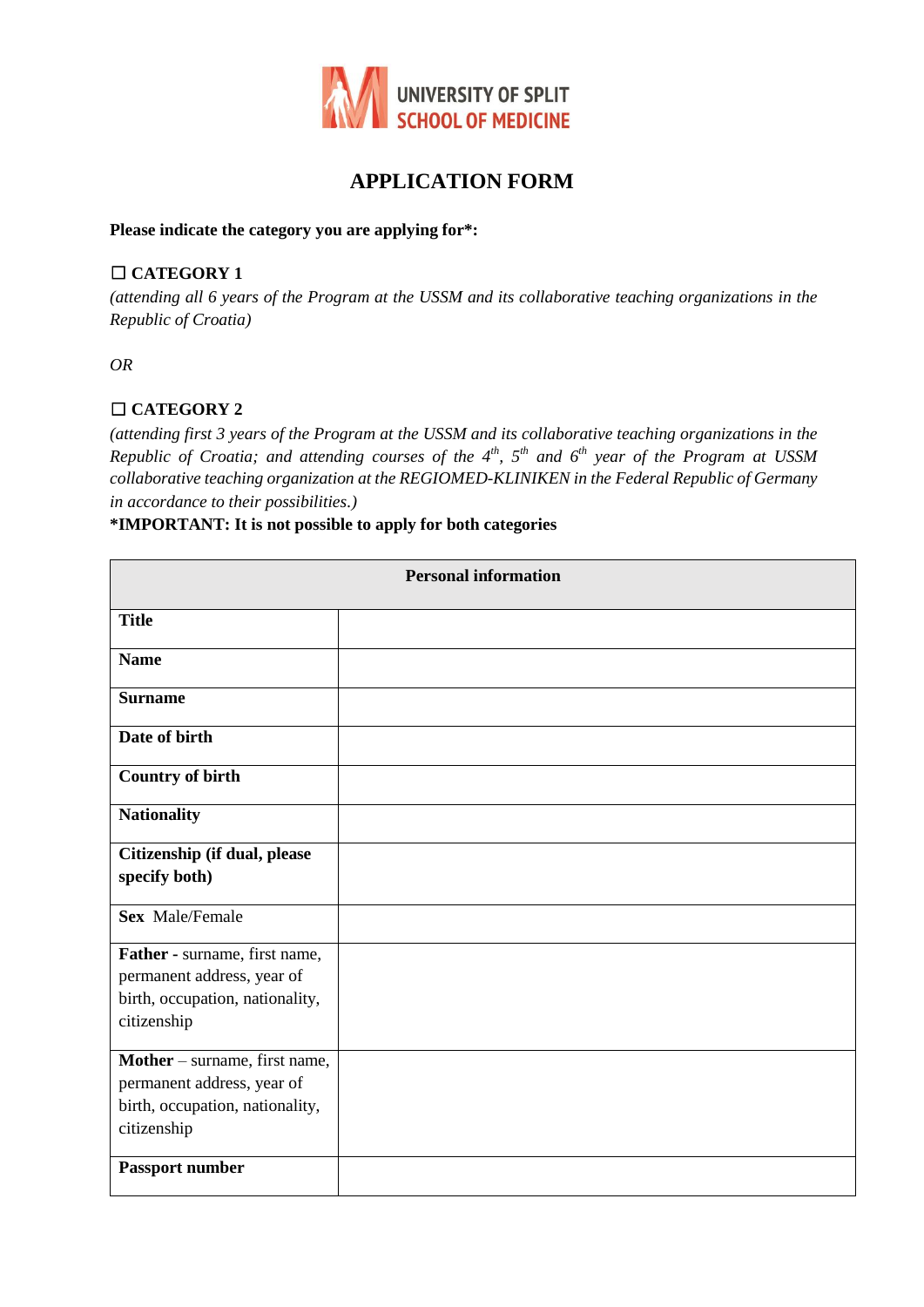

| <b>Contact information</b>                                                                                                                                                                                                      |  |  |  |
|---------------------------------------------------------------------------------------------------------------------------------------------------------------------------------------------------------------------------------|--|--|--|
| <b>Mobile phone</b>                                                                                                                                                                                                             |  |  |  |
| <b>SKYPE</b> address                                                                                                                                                                                                            |  |  |  |
| <b>E-mail address</b><br>*Note: It is crucial that you provide us with a valid e-<br>mail address since all urgent information regarding<br>enrolment will be sent via e-mail. You can provide more<br>than one e-mail address. |  |  |  |
| <b>Phone number</b>                                                                                                                                                                                                             |  |  |  |
| <b>Postal address</b>                                                                                                                                                                                                           |  |  |  |
| <b>Street name and number</b>                                                                                                                                                                                                   |  |  |  |
| <b>ZIP</b> code                                                                                                                                                                                                                 |  |  |  |
| <b>City</b>                                                                                                                                                                                                                     |  |  |  |
| <b>State</b>                                                                                                                                                                                                                    |  |  |  |

| <b>Previous education</b>            |                         |                           |                           |  |  |
|--------------------------------------|-------------------------|---------------------------|---------------------------|--|--|
| <b>Secondary school</b><br>education | Name of the institution | <b>Grade</b>              | <b>Year of completion</b> |  |  |
|                                      |                         | <b>Chemistry:</b>         |                           |  |  |
|                                      |                         | <b>Biology:</b>           |                           |  |  |
|                                      |                         | Physics:                  |                           |  |  |
|                                      |                         | <b>Final exam result:</b> |                           |  |  |
| <b>Additional education</b>          | Name of the institution | <b>GPA</b> grade          | <b>Year of completion</b> |  |  |
| Undergraduate                        |                         |                           |                           |  |  |
| university education                 |                         |                           |                           |  |  |
| Graduate university<br>education     |                         |                           |                           |  |  |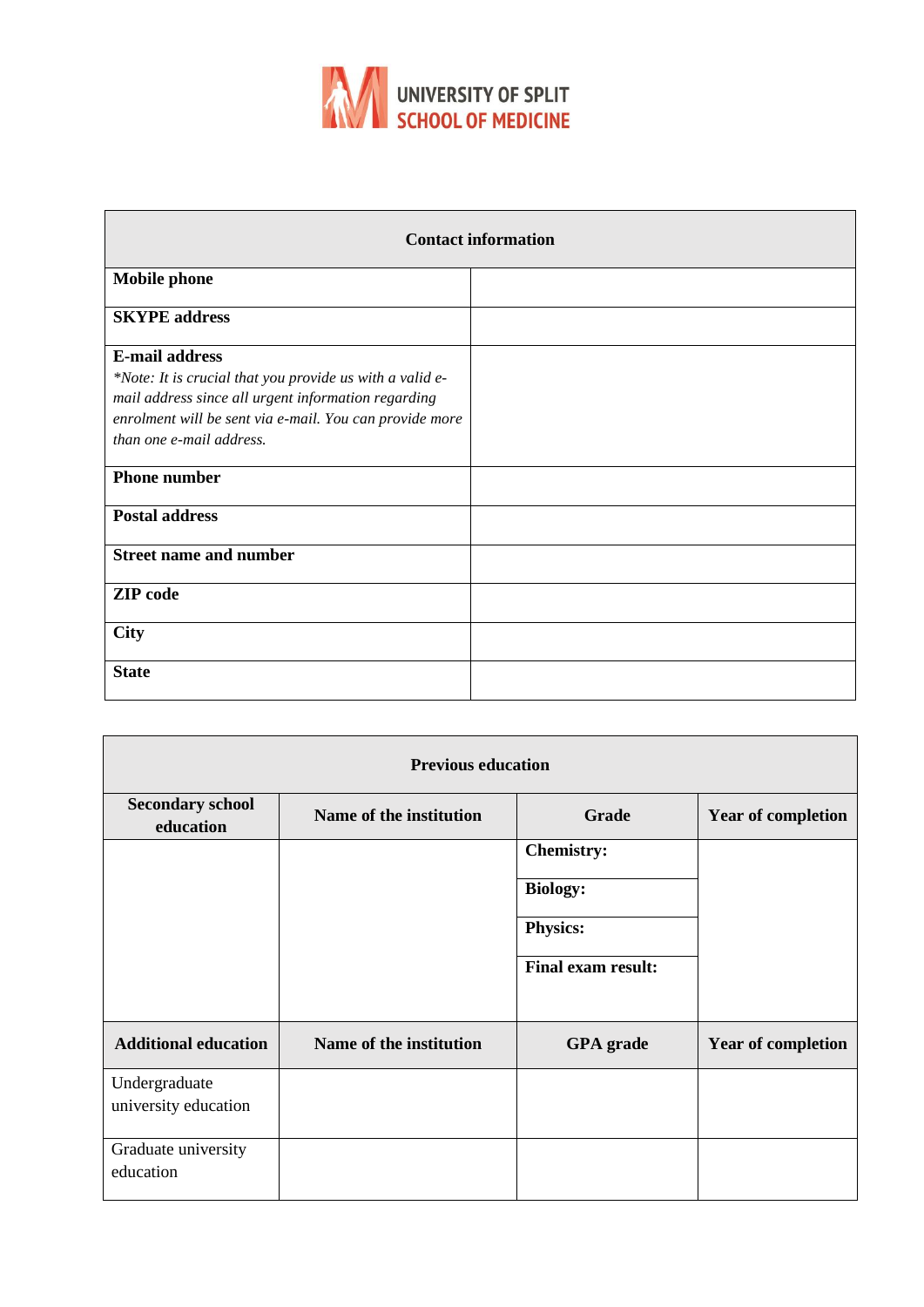

| <b>Additional tests</b>                                                                                     | Name of the test                    | <b>Score</b> | <b>Year taken</b> |  |
|-------------------------------------------------------------------------------------------------------------|-------------------------------------|--------------|-------------------|--|
|                                                                                                             | <b>MCAT-Medical College</b>         |              |                   |  |
|                                                                                                             | <b>Admission Test</b>               |              |                   |  |
|                                                                                                             | <b>SAT Reasoning Test</b>           |              |                   |  |
|                                                                                                             | <b>ACT-American College Testing</b> |              |                   |  |
| <b>Additional tests</b>                                                                                     | Name of the test (TOEFL,            | <b>Score</b> | <b>Year taken</b> |  |
|                                                                                                             | <b>IELTS, CAE or other)</b>         |              |                   |  |
| English test                                                                                                |                                     |              |                   |  |
| $\Box$ I am applying without an English language test and would like my previous education to be considered |                                     |              |                   |  |
| as proof of my English language.                                                                            |                                     |              |                   |  |
| English is my first language (no English test needed)                                                       |                                     |              |                   |  |

| Work experience         |                 |                       |  |
|-------------------------|-----------------|-----------------------|--|
| Name of the institution | <b>Position</b> | <b>Working period</b> |  |
|                         |                 |                       |  |
|                         |                 |                       |  |
|                         |                 |                       |  |
|                         |                 |                       |  |
|                         |                 |                       |  |
|                         |                 |                       |  |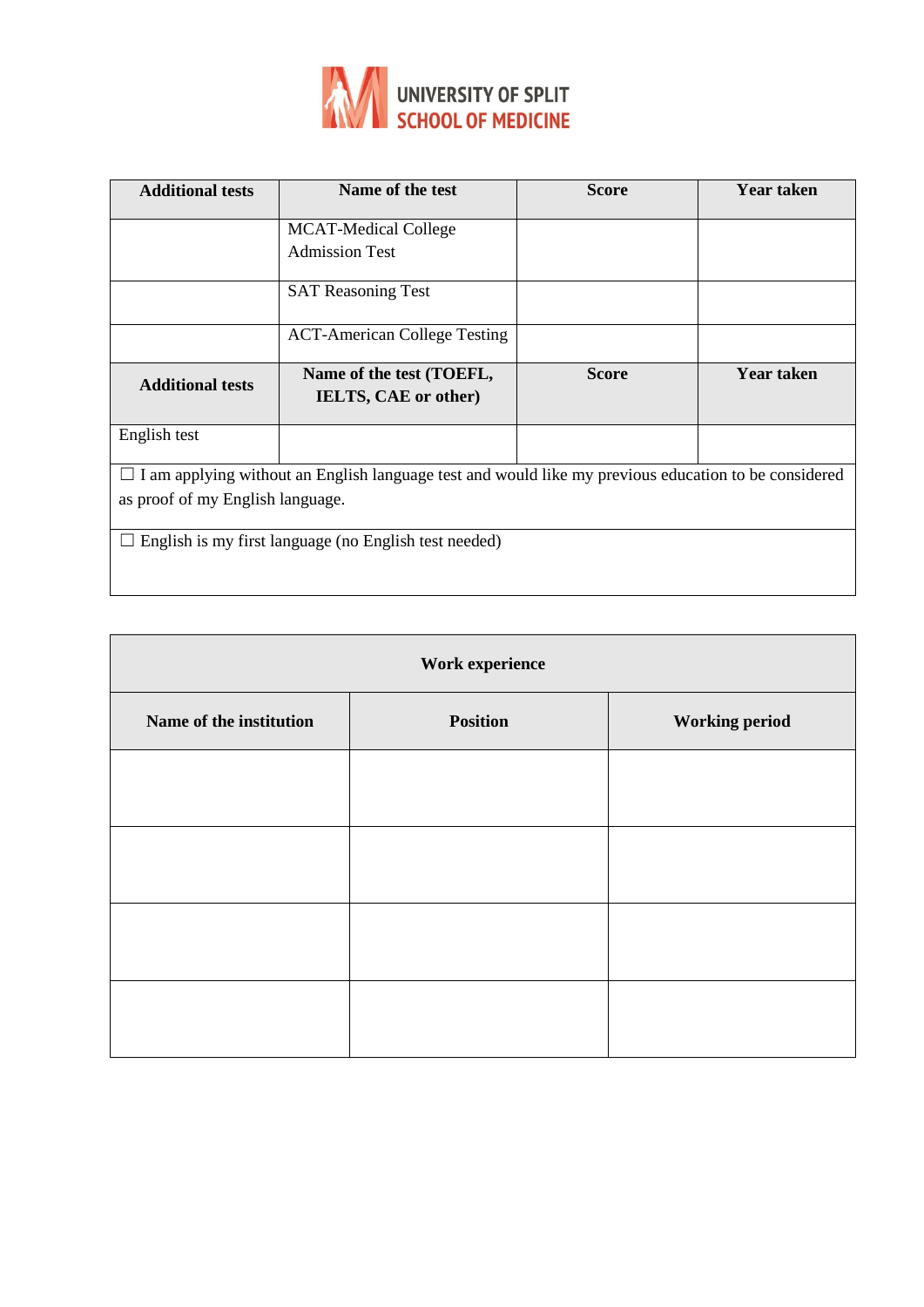

# **DECLARATIONS**

- I hereby declare under penal and material responsibility that I am mentally and physically fit to attend the Medical studies at the University of Split School of Medicine and that I have no history of mental illnesses or conditions that might impair my normal functioning as a student or medical doctor.
- I have following special conditions:

(please list them above and enclose adequate documentation with your application) **Note:** this will in no way impact your application, but is necessary for organizational purposes!

- I hereby declare that I have the financial capacity to cover the tuition fee and other expenses during the studies.
- I confirm that the information submitted in the application are complete and accurate to the best of my knowledge.

**SIGNATURE:** 

**DATE:** 

**Notes:**

Any false or misleading information supplied by an applicant will be grounds for withdrawing any acceptance issued or for future dismissal from the University of Split School of Medicine.

USSM has the right to verify the submitted documents

#### **All applications must be sent by email and regular post (or courier service) or submitted in person to the USSM central office by 21st June 2019 at latest.**